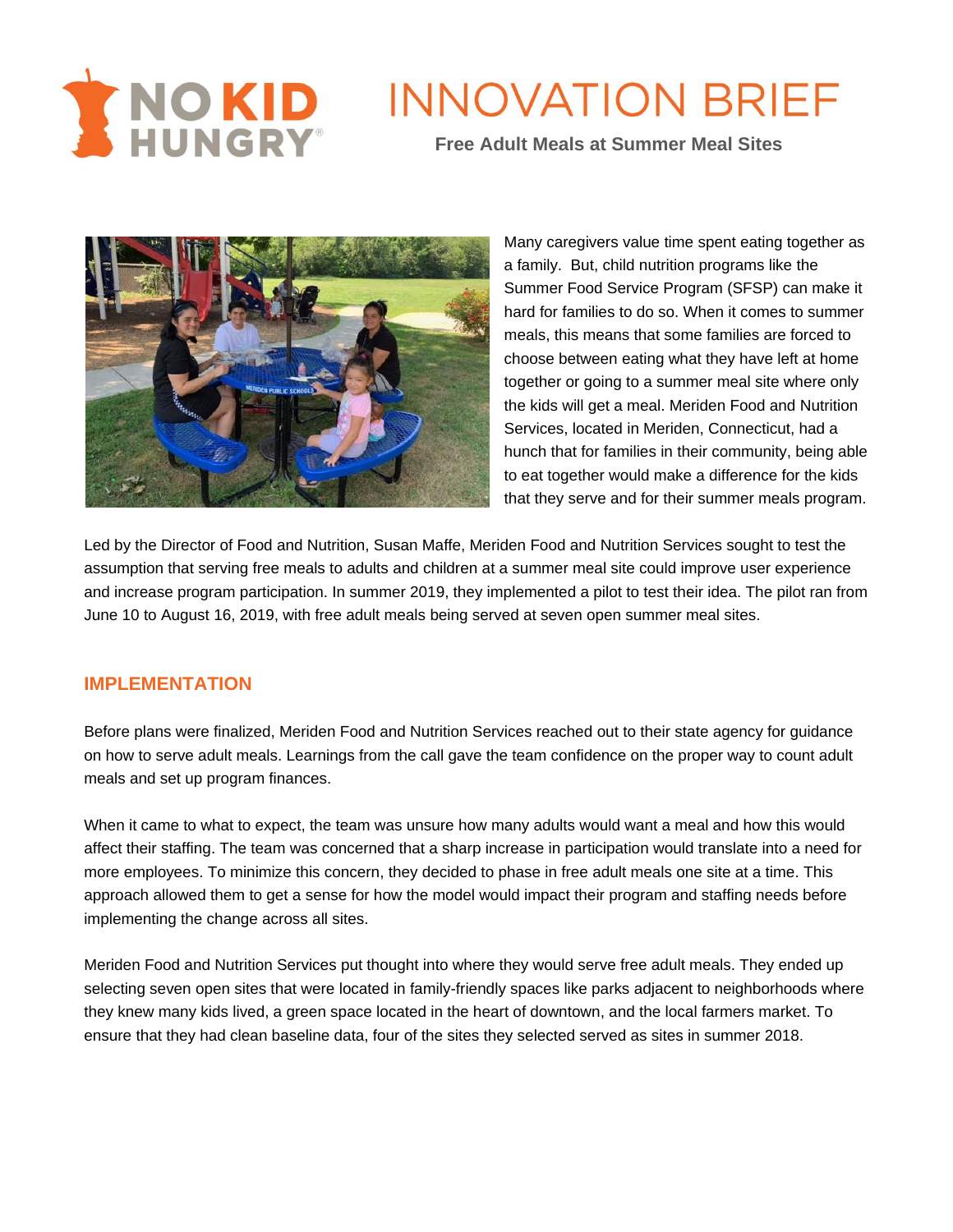### **CHALLENGES**

When Meriden Food and Nutrition Services designed the pilot they knew that in order to serve free adult meals, they would have to cover food costs. Federal regulation clearly dictates what the reimbursement for summer meals can cover. Money from the program must be used to fund food for kids, and a small portion can be used to cover administrative costs required to run the program. Food costs for meals served to anyone over 18 are not an allowable expense.

They were surprised, however, to learn that to be in compliance, they needed to reimburse themselves the full federal amount for each meal served to an adult, which includes food cost and the administrative expense. This increased their expected costs from \$1.50 to \$4.00 for every adult meal served.



# **RESULTS**

By the end of summer 2019, Meriden Food and Nutrition Services had successfully implemented the pilot. Data from the work illustrates that serving free adult meals may be a promising practice to improve user experience and increase participation at summer meal sites. In summer 2019, the team served over 45,000 lunches to the kids in their community, which was a 45 percent increase from summer 2018.

The Meriden Food and Nutrition Services team served free adult meals at all seven sites. Average Daily Participation (ADP) and implementation time varied. Collectively, they served 1,216 adult meals.

| <b>Site</b>   | <b>Pilot Duration</b>    | <b>Adult ADP</b> |
|---------------|--------------------------|------------------|
| Site A        | 6 Weeks                  | 12               |
| <b>Site B</b> | 4 Weeks                  | 32               |
| Site C        | 1 Week                   | 17               |
| <b>Site D</b> | 6 Weeks (Saturdays only) |                  |
| <b>Site E</b> | 9 Weeks                  | 15               |
| <b>Site F</b> | 8 Weeks                  |                  |
| <b>Site G</b> | 9 Weeks                  |                  |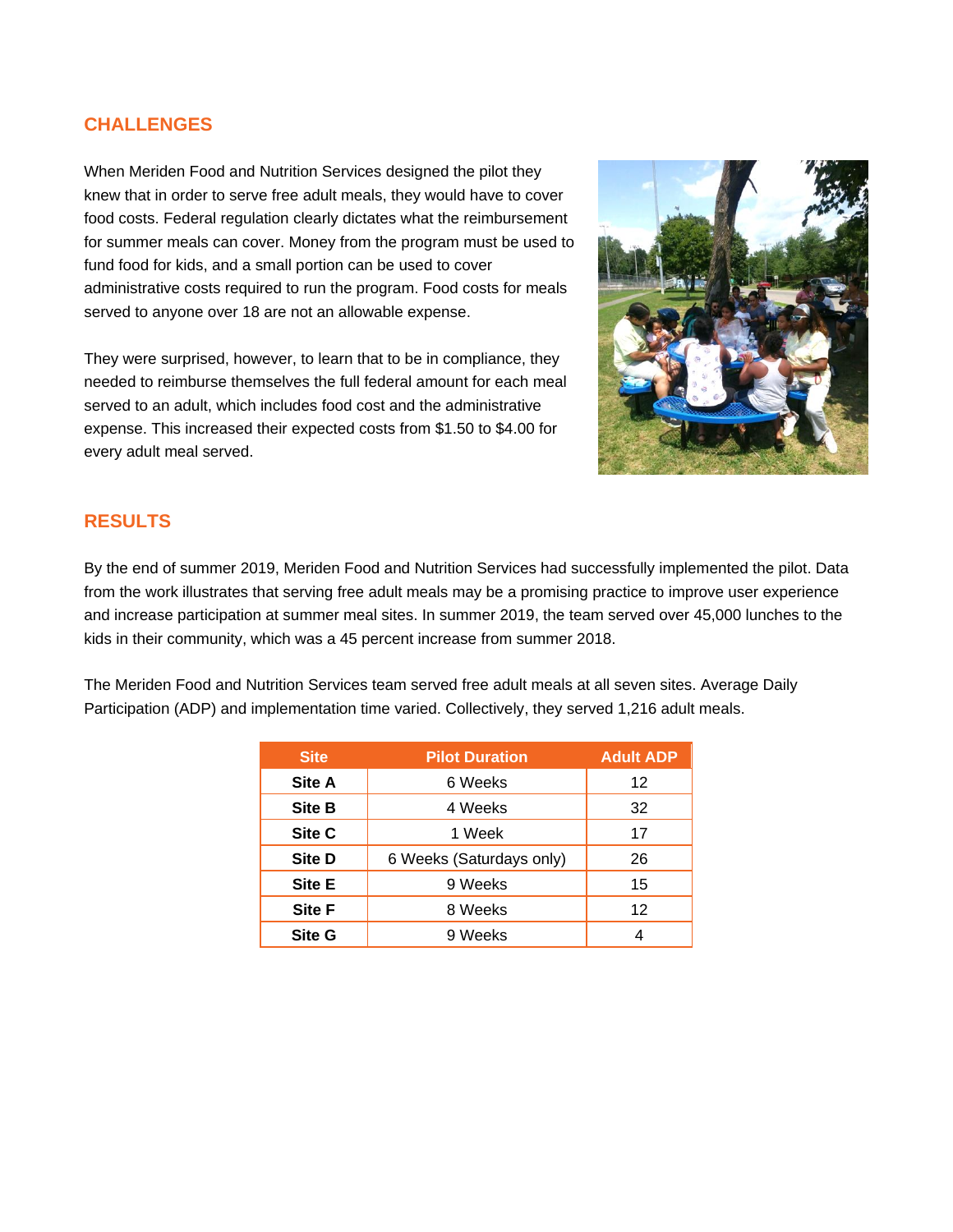| <b>Site</b>   | <b>2018 Child ADP</b> | 2019 Child ADP | <b>Percent Change</b> |
|---------------|-----------------------|----------------|-----------------------|
| <b>Site A</b> | 31                    | 36             | 16%                   |
| <b>Site B</b> | 50                    | 84             | 68%                   |
| Site C        | 52                    | 80             | 54%                   |
| <b>Site D</b> |                       | 87             | $-10%$                |

Of the four sites where summer meals had been served the year before, participation increased at three of them.

Survey data from caregivers provides additional evidence that serving free adult meals may be tied to the increase in participation. When asked if they had been to a summer meal site before, 48 percent of caregivers selected a response that indicated that before this summer, they had not been to a summer site.

Furthermore, the survey data from caregivers provides evidence that serving adult meals improves their experience. When asked if they would rather go to a site that served meals to everyone or just kids, 94 percent of caregivers selected a response that indicated they would rather go to a site where everyone could eat.

Responses to open-ended questions provided insights into how adult meals improved families' experiences with summer meals. Caregivers contrasted their past experience with the program to their experience during the pilot. Previously, some explained, their kids felt bad or would not eat when parents were not allowed to eat. One mom explained, "Last year, all my kids felt guilty that they were the only ones eating. Even if parents were only able to get snacks and juice, they would be okay with it." Another confirmed, "Because sometimes the kids won't eat because parents not eating and they start trying to give you their food."

In addition to alleviating negative feelings, some caregivers explained that when they could all eat together summer meals became an enjoyable way for families to spend time together. One mom wrote, "It's more fun when kids and parents are eating together." A second agreed, stating that, "It's a great environment and healthy to be around family and eat together." Another went on to explain that summer meals became an opportunity for them to spend time with other families, noting, "Because we could come as a family and all eat. It was convenient, and other families thought so too. So we all came more often and we created a little community of our own."

Finally, some caregivers expressed that they also need food. One caregiver explained, "…there are many of us that don't have enough to feed ourselves as adults. Kids are our main priorities." Another stated, "There are times I don't make enough money to fill my fridge and only have enough for my kids to eat." And another responded, "Parents get hungry too. Also, pregnant girls need to eat."

All five site supervisors thought that serving free adult meals improved the experience families had at their sites and four out of five explained that it also improved their own experience serving summer meals. One site supervisor explained that she had a more positive experience serving free adult meals this summer compared to last because "they [the families] were happy to be able to sit with their child and eat. Also, they stayed longer onsite so the child could play."